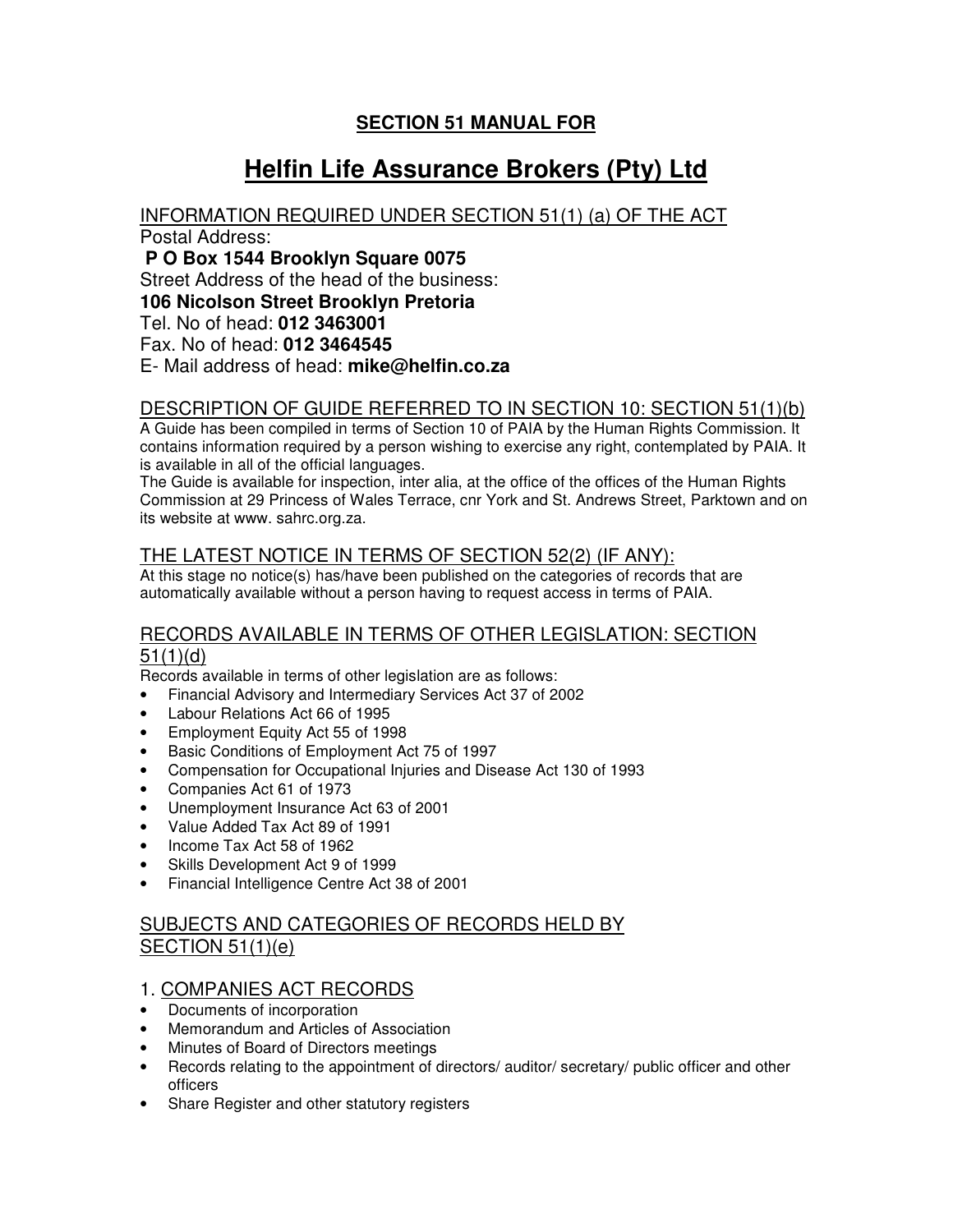#### 2. FINANCIAL RECORDS

- Annual Financial Statements
- Tax Returns
- Accounting Records
- Banking Records
- Bank Statements
- Paid Cheques
- Electronic banking records
- Asset Register
- Rental Agreements
- Invoices

#### 3. INCOME TAX RECORDS

- PAYE Records
- Documents issued to employees for income tax purposes
- Records of payments made to SARS on behalf of employees
- All other statutory compliances:
	- o VAT
	- o Regional Services Levies
	- o Skills Development Levies
	- o UIF
	- o Workmen's Compensation

#### 4. PERSONNEL DOCUMENTS AND RECORDS

- Employment contracts
- Employment Equity Plan (if applicable)
- Medical Aid records
- Pension Fund records
- Disciplinary records
- Salary records
- SETA records
- Disciplinary code
- Leave records
- Training records
- Training Manuals

## 5. FAIS RECORDS

- Client details
- Advice records
- Needs analyses
- Application forms
- Product disclosures
- FSP disclosures
- Quarterly compliance monitoring reports
- Record of early cancellation of contracts
- Complaints documentation
- Fit and proper documentation
- Representative register
- Key individual register